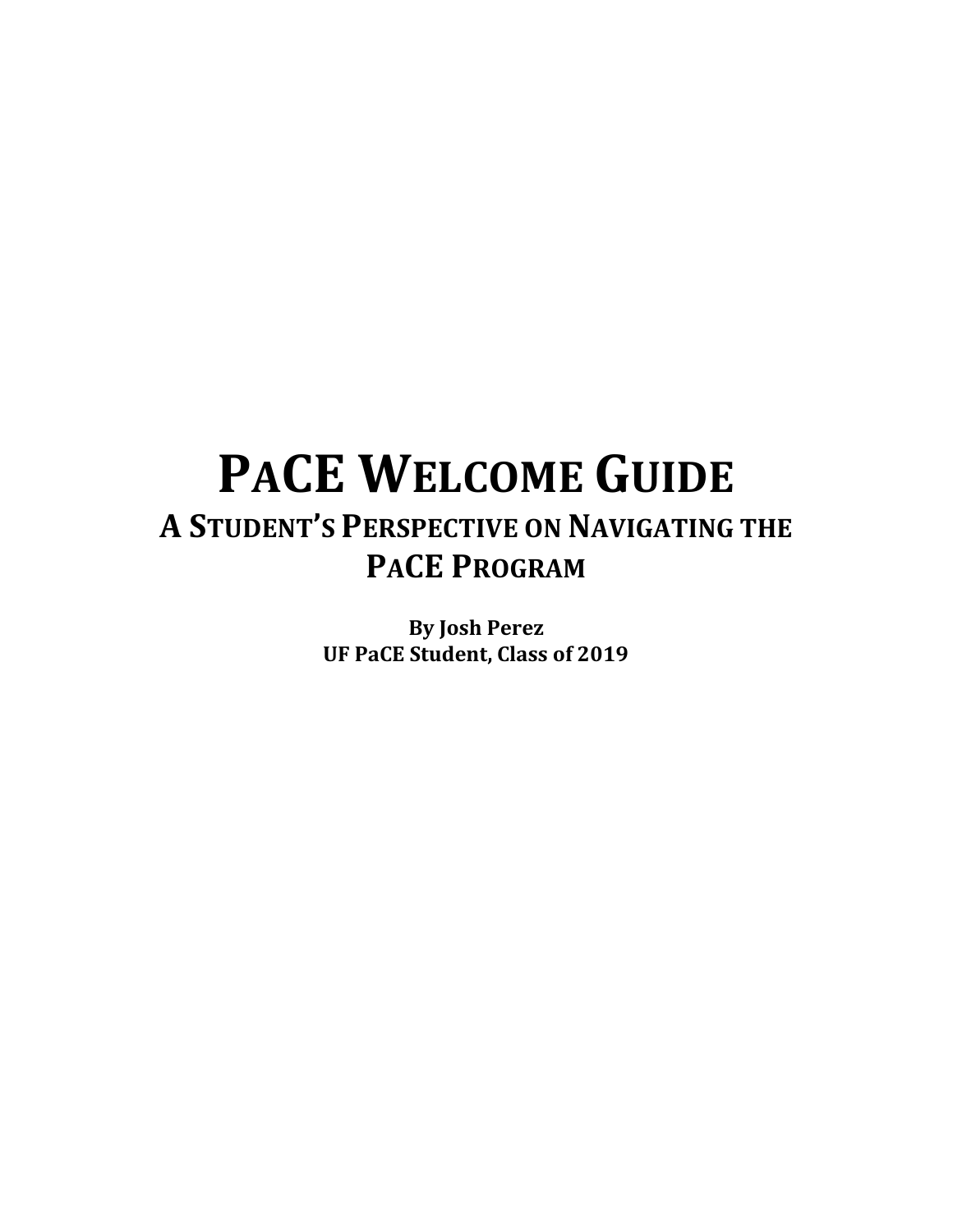### <span id="page-1-0"></span>**TABLE OF CONTENTS** *So you've just been admitted to UF PaCE…now what?*

- **- [Congratulations! You've Just Been](#page-1-0) Admitted.**
- **- [Media & Contact](#page-3-0) Information**
- **- [Why Am I In](#page-3-0) PaCE?**
- **- [Is PaCE Right For](#page-4-0) Me?**
- **- [Classes](#page-7-0)**
- **- [Living](#page-8-0)**
- **- [Transportation](#page-9-0)**
- **- [Food](#page-10-0)**
- **- [Involvement](#page-10-1)**
- **- [Additional](#page-12-0) Expenses**
- **- Final [Thoughts](#page-13-0)**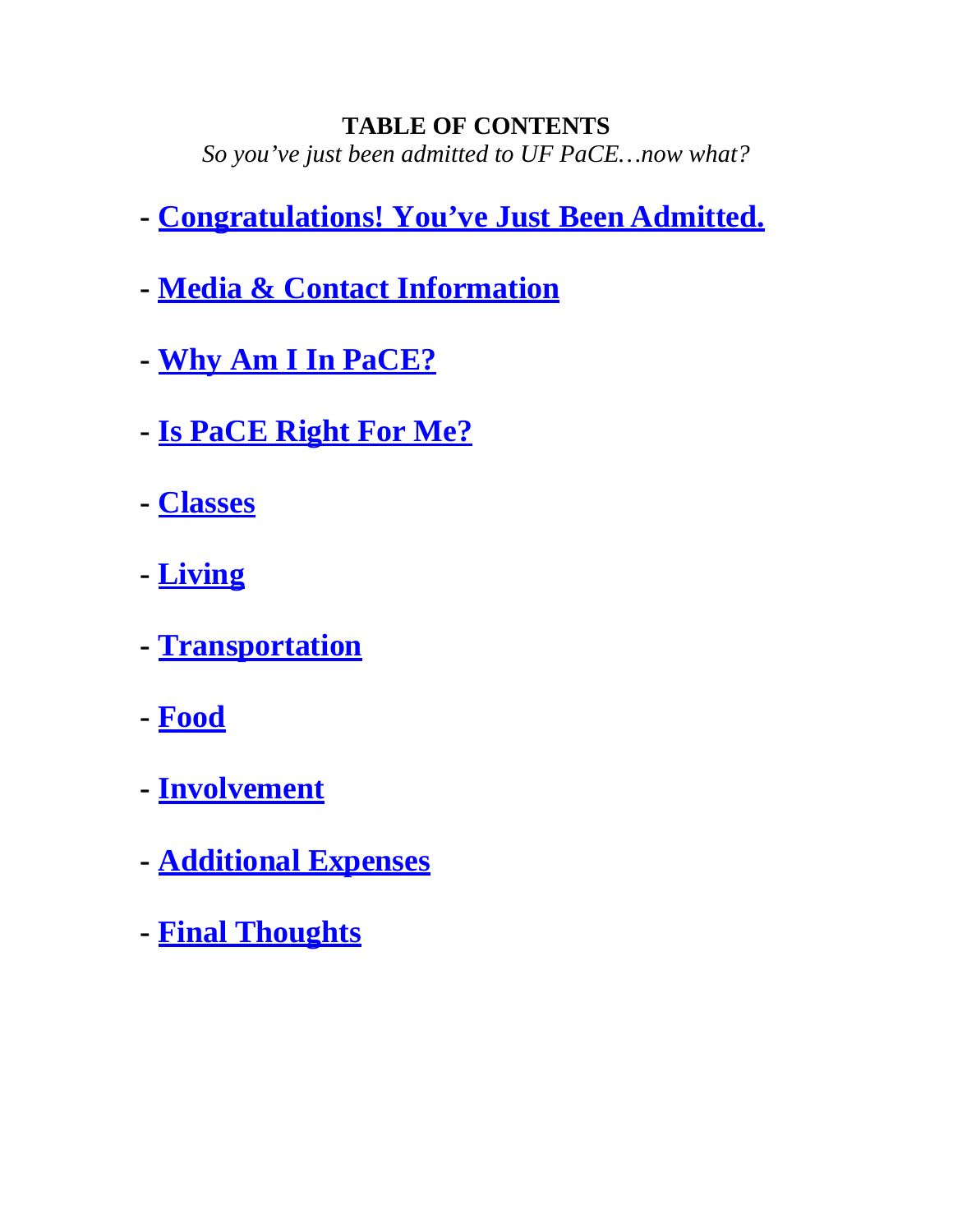# **Congratulations! You've Just Been Admitted.**

On behalf of myself, and everyone here at the University of Florida, congratulations and welcome! UF has a ton of options and opportunities for you to pursue your education, and PaCE is one path that I am excited to share with you.

My name is Josh Perez, and I was a PaCE student at the University of Florida. You've worked hard throughout high school, and the faculty and staff are pleased that you've considered the University of Florida as the path to realize your future success.

There are a few questions you may possibly have regarding PaCE, including (but not limited to) how classes work, where you'll live, how you'll get around (if living in Gainesville), where you'll eat, how you plan to get involved, and what extra stuff you have access to here. I understand that certain aspects of your admission may be unclear or confusing to you, and that is why I've created this guide.

PaCE is a relatively new program to the University, and certainly not a program fit for every student. There are certain characteristics of a student who can do well in PaCE, and this welcome guide is meant to help you make your decision, and ease any qualms or confusion. I hope you findsome clarity from my experience having been in PaCE during its inaugural year. The goal is to help you make an educated decision best fit for you: the student.

Again, congratulations on your admission to the University of Florida, and Go Gators!

Sincerely,

Josh Perez UF PaCE Student, Class of 2019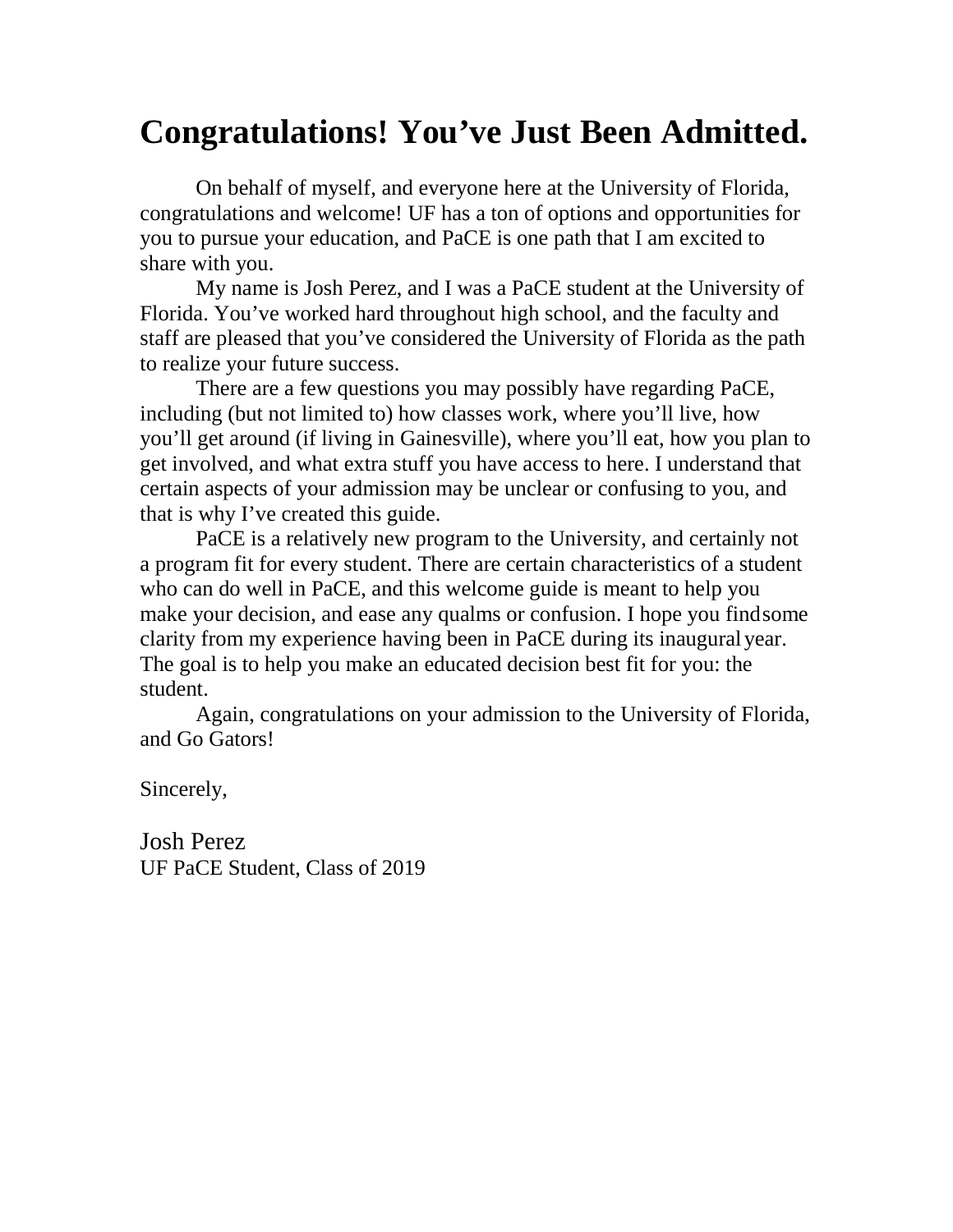# <span id="page-3-0"></span>**Important Contact Information & Social Media**

### **Business Academic Advisors & Career Coaches**

In the Heavener School of Business, you are welcome to meet with any of the Academic Advisors & Career Coaches.

• **Email**: [undergraduate.business@ufl.edu](mailto:undergraduate.business@ufl.edu)

• **Appointment Scheduling**: (352) 273-0165 \*Phone appointments are available for PaCE students

• **[Walk-In Advising](http://warrington.ufl.edu/undergraduate/myheavener/advising.asp) Schedule**

### **General Contacts**

For general, non-academic questions:

- [New Student & Family Programs](https://orientation.dso.ufl.edu/about/staff/) Staff
- Email: [studentsuccess@ufonline.edu](mailto:studentsuccess@ufonline.edu)

## **UF OneStop**

For questions about financial aid or admissions processing, contact the [UF](http://handbook.ufonline.ufl.edu/onestop/) [OneStop.](http://handbook.ufonline.ufl.edu/onestop/)

- Email: [ufonlineonestop@mail.ufl.edu](mailto:ufonlineonestop@mail.ufl.edu)
- Phone: (352) 294-3290

## **Facebook Pages**

Are you on Facebook? Parents, check out the group "PaCE Parents," and student's, stay tuned for a "UF PaCE Class of 2024" group.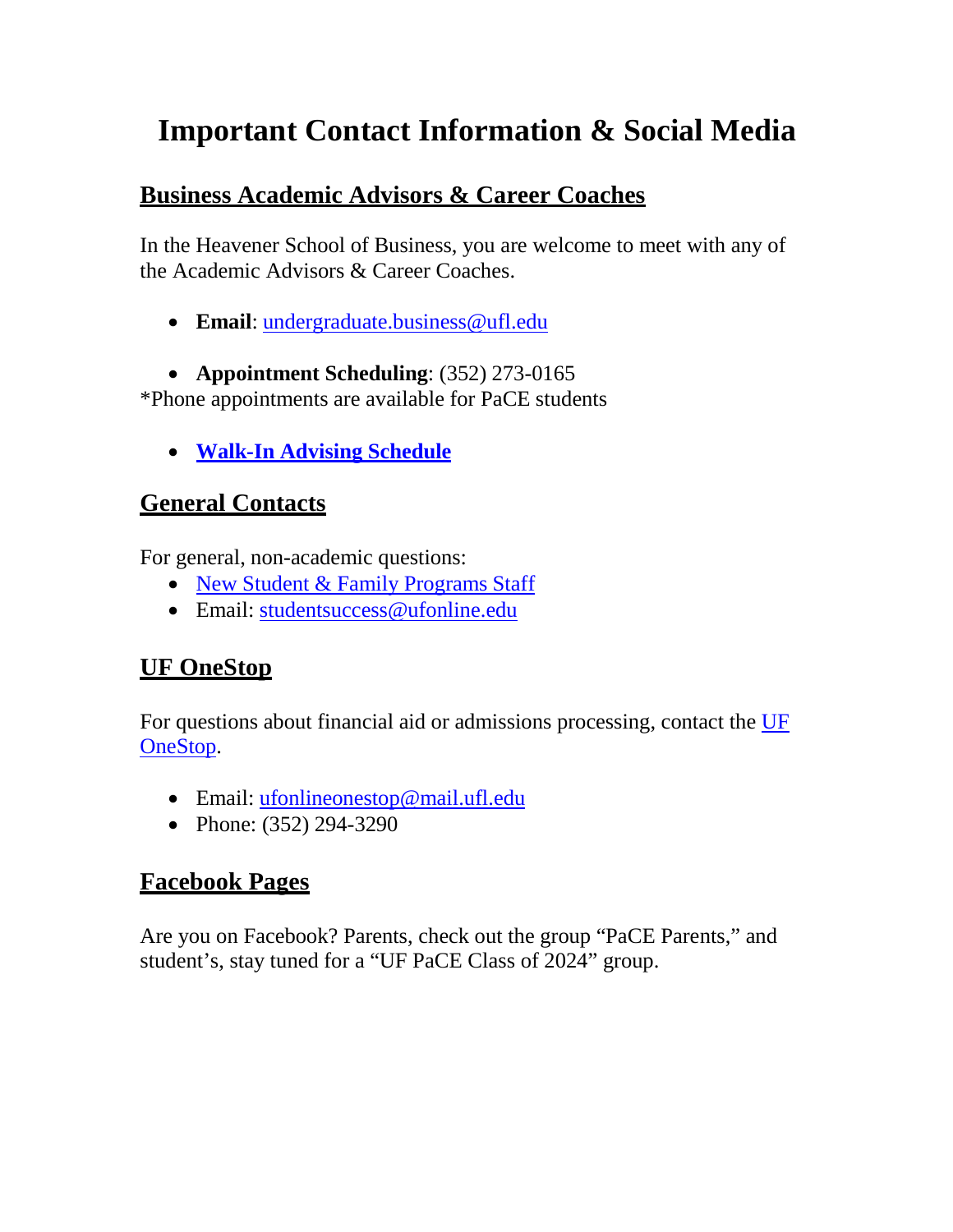## **Why Am I in PaCE?**

<span id="page-4-0"></span>I know that a very significant question both you and your family may have: "**Why am I in PaCE**?" This is a very legitimate inquiry to have, and it's the same one I asked as soon as I'd finished reading my admissions letter. The straightforward answer is: there isn't enough space on campus.

UF is not able to accommodate every capable student who applies to UF, but the PaCE program was created because they identified you as having demonstrated potential. Instead of getting an Associate's Degree from another institution and then applying to transfer, taking online classes at UF and meeting the transition requirements is an alternative path to campus.

If you are one of the admitted PaCE students who may feel as if they received the short end of the stick – challenge that thinking! PaCE is exactly what you make of it. You can be as connected or disconnected from it as you choose. At the end of the day, it's up to you to make your impact AS a PaCE student, not despite it!

This program was created for students, and I am here to tell you as your peer that it has been a very rewarding experience so far. My best advice to you is to learn how to adapt. To tie this into your major, business is about evolving and adapting. These evolutions occur with changes in markets, consumer preferences, and global culture. Take this opportunity by the horns and use it to your advantage.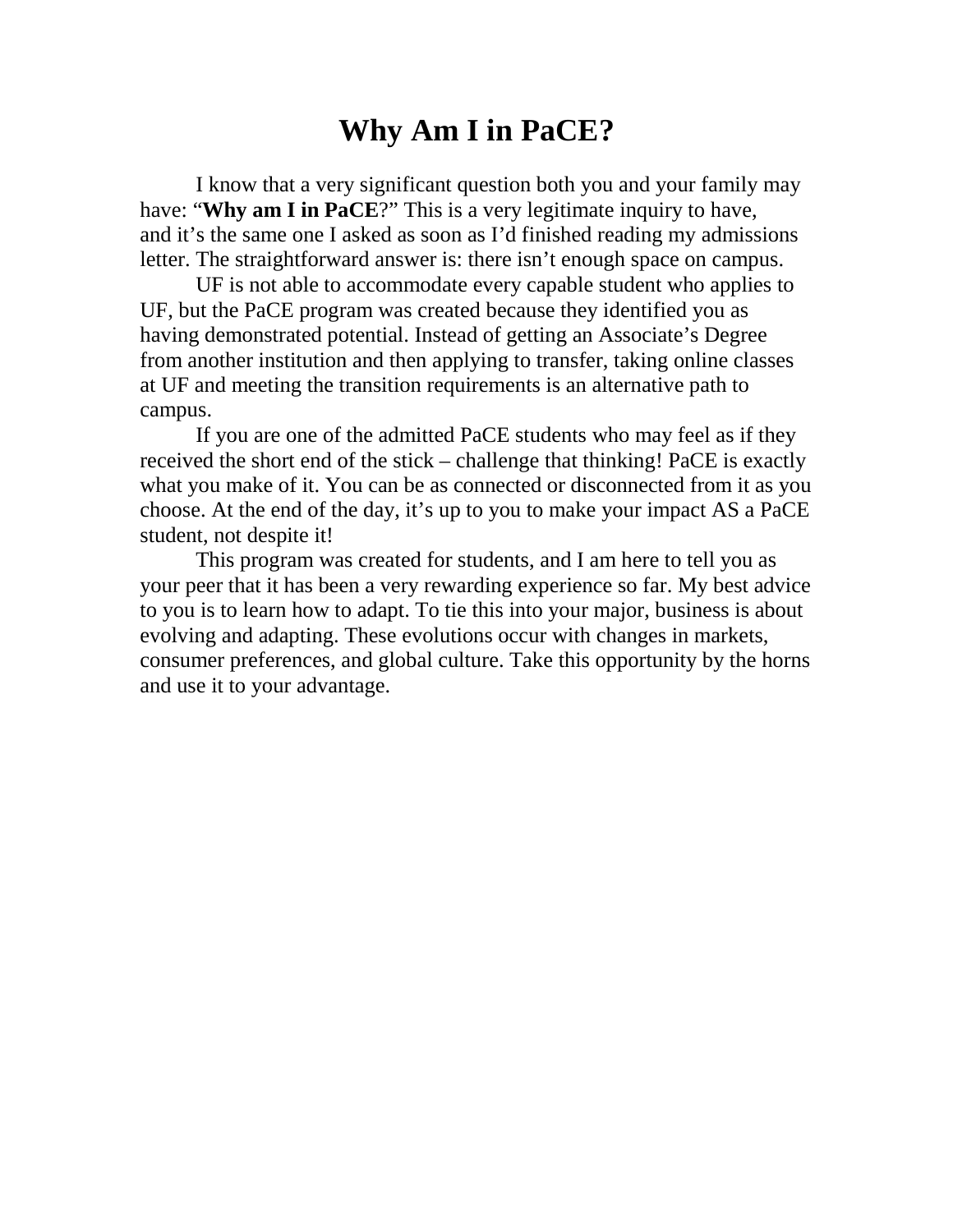## **Is PaCE Right For Me?**

One of your first questions when you received your admission was probably, "What's PaCE?" You may have learned a bit about it when you were applying in the Fall, or you may have heard about it when your senior friends from last year received their admissions letters to UF. All in all, I'll say that the admissions letter we received last year didn't tell much. Most of us were disappointed because we thought we hadn't gotten in. Some ofus were frustrated because PaCE seemed like a "half-admission."

What I can tell you is that PaCE is not half-admission. The moment you sign your contract for the program, you are a University of Florida Gator. You do get a choice of where you want to take your classes from, though. How PaCE works, you spend your first 60 credits in the online format. Your classes will all be online, and once you complete the critical tracking courses for Business Administration, your classes will transition to on-campus lectures, discussions, labs (if you're taking a science class), etc.

### **\*There are certain characteristics required to be a student fit for PaCE.**

#### **Time Management**

If you have a track record of badly procrastinating, PaCE is probably not an option you want to pursue. Everyone procrastinates every now and then, but be honest with yourself about how often and to what extent you procrastinate.

This is not to say PaCE students are perfect time managers. In fact, I had to readjust the way I approached my classes. Time management is a key skill required to succeed in the program. You either use it, or get it quickly. All of your classes will be online, and with that comes a certain freedom not necessarily available to traditional students.

You choose when to take your class. The due dates remain the same, but you ultimately choose when to learn the material and watch the lectures. Every student at UF takes an online class at some point. Some people have schedules that are mostly online. However, you have to be able to manage your time appropriately. There's a lot you can get involved with on campus, but remember you probably won't have a 9:35am lecture you need to get to in the morning.

Set time aside to work on your classes. Structure your own lecture times to sit down and get work done. College is a very independent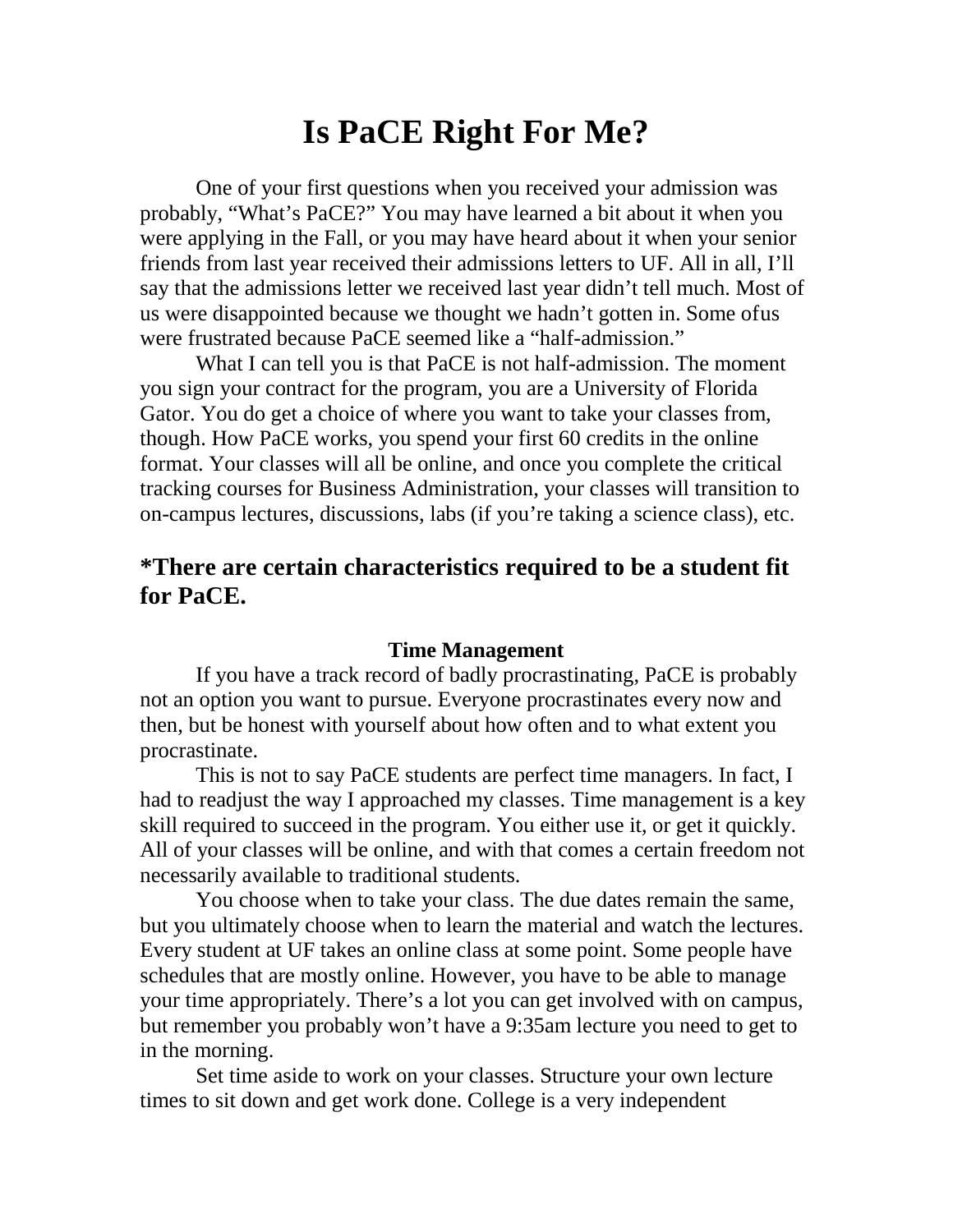experience, and you have even *more* freedom with your education than everyone else. It's very easy to shut your alarm off at 9am to wake up at noon. My suggestion: don't do it often.

#### **Responsibility/Accountability**

All college students are held responsible for their own performance in a class, but you arguably have a bit more of a responsibility. You choose your class time in PaCE, so depending on the student, it's easy to forget about a class altogether. Maybe you have three classes with a lot of coursework, and your fourth class could be described as an "easy A".

That "easy A" could easily become a B or lower if you get too comfortable with it. My advice is to treat every class with the same intensity, but realize that you may not have to spend as much time on that easier course. It is easy after all, so try not to make it harder than it has to be. Be responsible with your time.

#### **Honesty**

Be honest with yourself and with your family. They want to see you succeed. Hopefully, you want to succeed. If you know you won't be able to handle not having a structured class time, maybe reconsider accepting your admission to UF PaCE. There are lots of aspects to enjoy about your admission to this program, but if you don't see yourself doing as well as you'd prefer, know that the decision you make should be the one best for you!

#### **Patience**

An important characteristic required for the PaCE program is patience. In my case, my transition is projected to happen in Spring 2017, meaning I'll have had online classes for four semesters (I'm taking classes this summer). PaCE requires patience because you may get anxious to transition sometimes. This is normal. Just realize this is a process for all of us, and soon you'll be in lectures on campus!

#### **Optimism**

This characteristic isn't just important for a PaCE student, but for a college student in general. Online classes may seem hard at first becauseyou aren't in a classroom. Stay optimistic though; it goes by quickly! College can be really tough, whether your courses are online or not. I know a few friends of mine who did really well in high school, and are finding college to be a lot tougher. You have to adapt to the way these courses are taught and how you'll be tested on the material. Speaking from the viewpoint of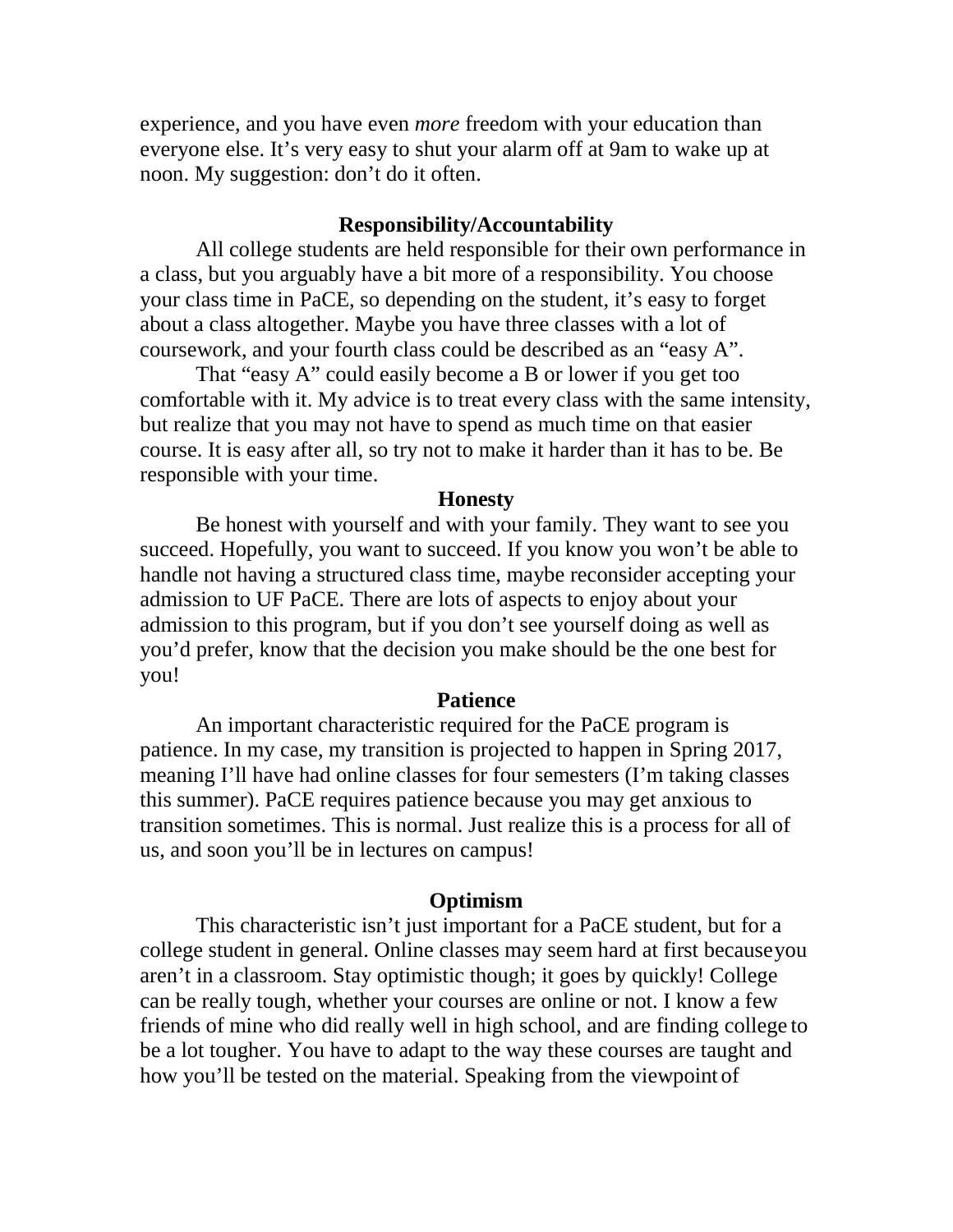someone who took dual enrollment courses at my local community college: UF courses are a bit tougher.

This is in no way meant to deter you. In fact, welcome it as a challenge! Some material will come easier to you as you take classes, but there will be the occasional obstacle that you have to spend a longer period of time trying to understand. Stay positive, and if you ever want someone to talk to, I can be there to talk one-on-one as a friend. In addition, Leigh is a great resource, as is the UF Counseling and Wellness Center!

### **\*There are certain majors you can choose with PaCE.**

This is an aspect of PaCE that some students don't enjoy. When you enter the program, the agreement is that you are able to change majors, but you are limited to certain majors. This sounds really bad.

This is the straightforward fact of PaCE: you have a certain list of majors you can choose from and switch between. In the Heavener School of Business, this rule does still apply even after you transition onto campus classes, although other college's policies may vary. Therefore, the most important thing for you to do is research what the General Studies major is all about, and browse the Areas of Specialization options. If you see something that interests you and are okay with not being able to major in Finance, Information Systems, Marketing, or Management, then you have nothing to worry about!

## **Classes**

<span id="page-7-0"></span>Your classes are the most important part of your enrollment at UF. PaCE students obviously have a very unique course environment, but it isn't as obscure as you might think. Most students at UF take online classes, especially in the Heavener School of Business. For most business courses, you will be watching the same exact lecture online as the students who are watching it live in class because each lecture is recorded and published online.

It is important that you take your classes seriously. You cannot use the same studying habits you may have had in high school, unless you were an avid study-bug. You will have to re-invent your ability to study, and figure out which methods of comprehension and learning work best for you. This rule doesn't just apply for PaCE students – this is a philosophy all college students must apply.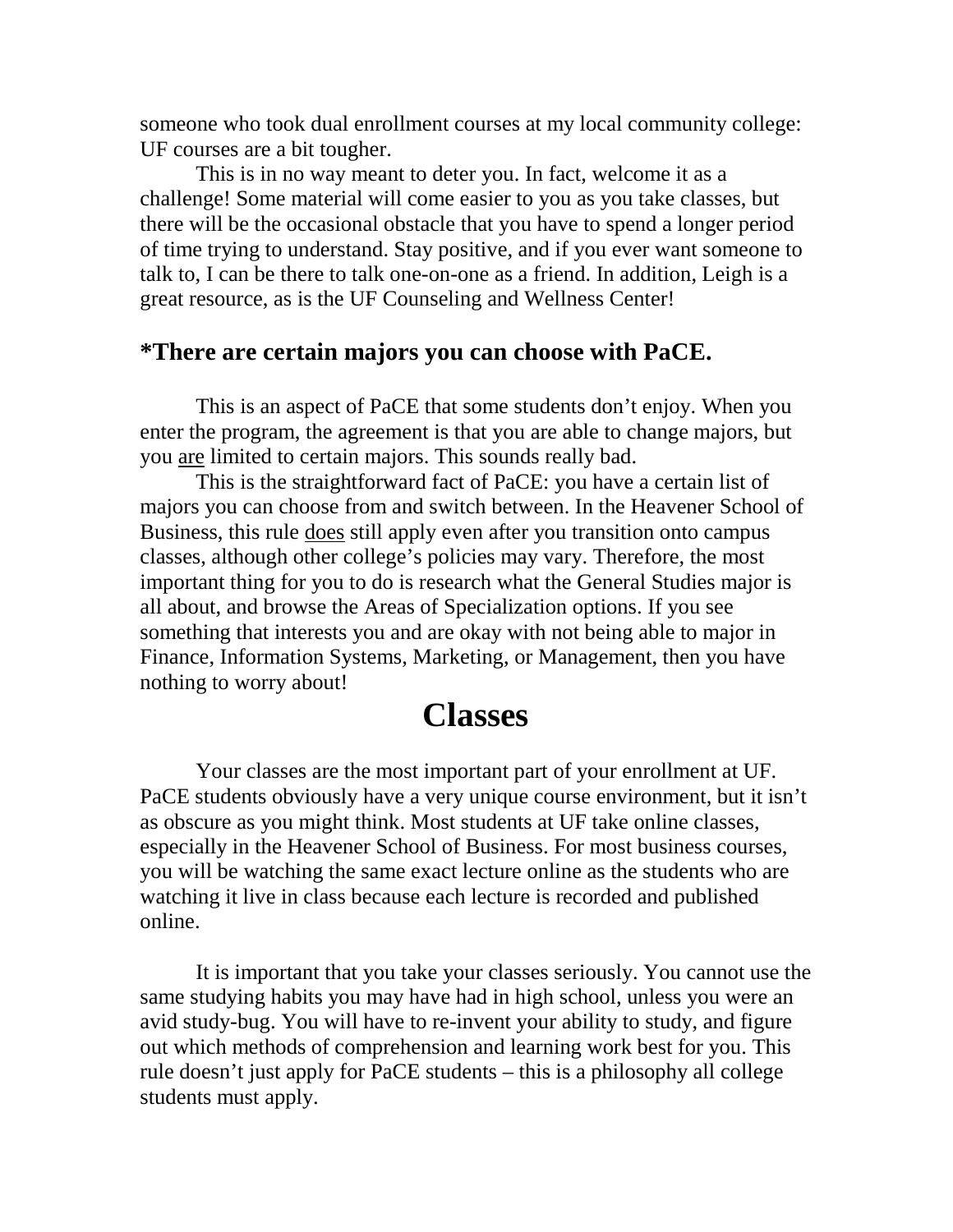# **Living**

#### <span id="page-8-0"></span>**At Home**

In PaCE, you have a multitude of options for your living situation. If you want to live at home, you have that option. This is a good choice to make if you'd like to save money. You won't have to pay for rent, unless your parents decide to charge you for your childhood room! The only downfall to this decision is that you may feel more isolated from campus activities. If you'd like to get involved on campus (which I really suggest) then this would be a reason not to stay home during your time in PaCE!

#### **Apartment/Townhouse**

You also have the option to live in one of the many apartment complexes or townhomes around campus! There are great places to live within a 20-minute bus ride from UF. Some examples of these places are included on the following website, which I encourage you to use to find a roommate and a great place to live off-campus!

### [https://housing.offcampus.ufl.edu](https://housing.offcampus.ufl.edu/)

This website is a great option to consider when looking into your admission. Living close to campus is great because you can get involved on campus in different ways. You can get a part-time job, join an organization, and even do your homework in the library (something I do really often). This gives you a sense of inclusion that you may not feel otherwise. The downfall is that you will be paying for rent, but rent for an apartment is typically cheaper than dorms. You are such an important component to the Gator Nation, it would be great to have you join us on campus. But I may just be biased!

#### **PaCE Abroad**

If you are a student with the opportunity to travel during your time in PaCE, it would be a great time to take advantage of that! Whether you do it through the business school or on your own, travel is such a great way to expand your education beyond the classroom. Something you'll learn quickly at UF, and specifically in the business school, is that we endorse studying abroad – a lot. In fact, we have an entire advising office in Heavener set aside just for studying abroad. If you have the option, travel!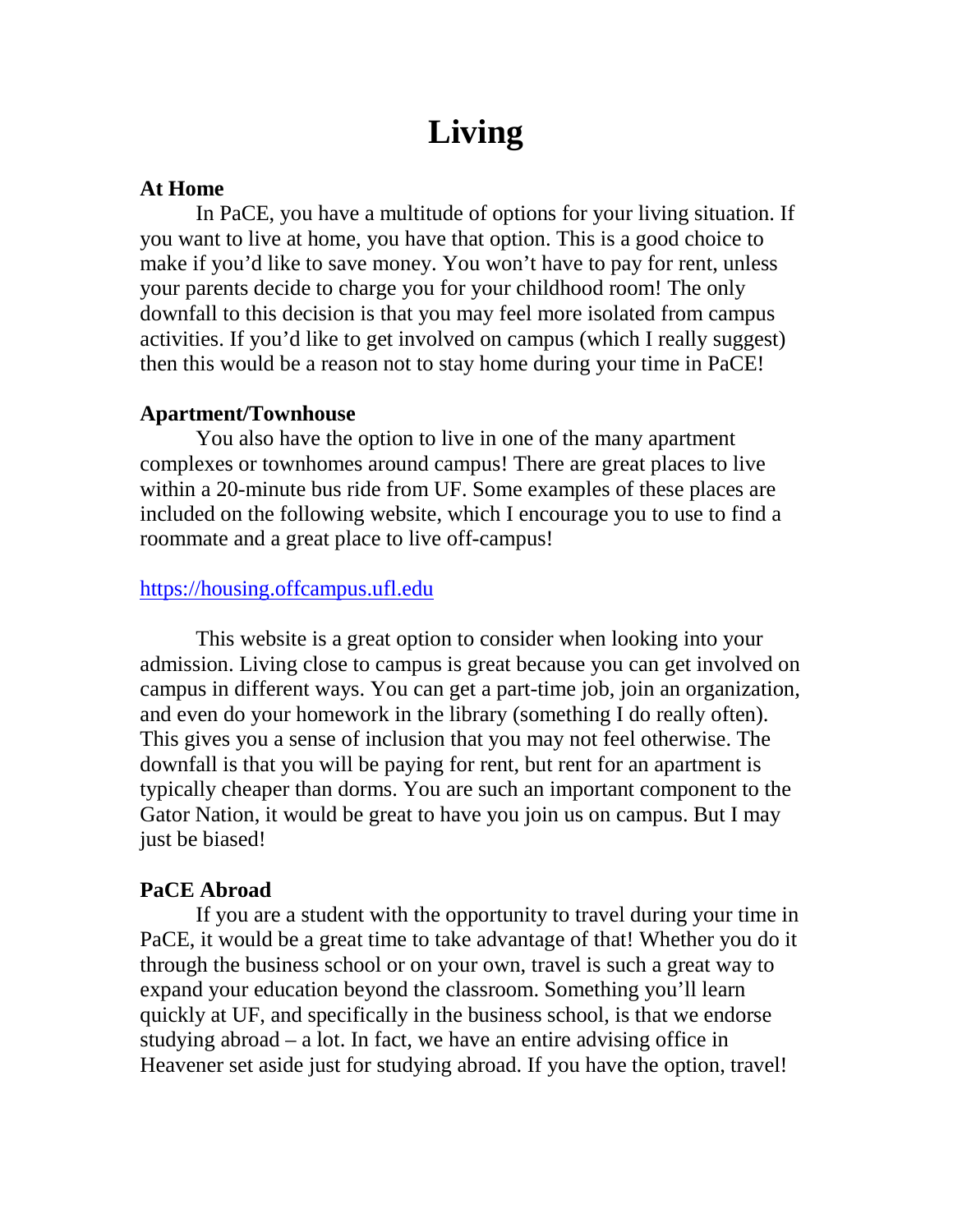# **Transportation**

<span id="page-9-0"></span>Getting around in Gainesville is a lot easier than you might think. You have three main options for getting around: driving, public transportation, and walking.

### **Driving/Parking**

You're more than welcome to bring your car to Gainesville. No one can control that, and it's a lot easier to make visits home this way. If you do bring your car, be aware that the University of Florida DOES have parking restrictions on campus. The overall restriction is that students without a parking decal cannot park on campus between 7:30am-4:30pm. Here is the website to refer to for parking restrictions: [http://parking.ufl.edu/parking-at](http://parking.ufl.edu/parking-at-uf/campus-parking-restrictions/)[uf/campus-parking-restrictions/](http://parking.ufl.edu/parking-at-uf/campus-parking-restrictions/)

#### **Public Transportation (Buses)**

More than likely, the way you will be going to and from campus is via public transportation. This is the RTS bus system. RTS is not directly affiliated with the University of Florida, however, the traditional students do not have to pay for the bus since it is already integrated into their Tuition & Fees. So technically, they are paying for the bus. If you want to use the bus system, PaCE students will have to purchase a semester pass from the Rosa Parks RTS Downtown Station in order to use the bus. The price of a semester pass is \$60 per semester. This will last you the entirety of your Fall semester, and when you come back in the Spring you will have to purchasea new one.

This is the method I've used to get around Gainesville the entire time I've been here so far, and the \$60 semester pass is a really great option. Here is the RTS website to refer to for fare and passes: [http://go-rts.com/fares](http://go-rts.com/fares-and-passes/)[and-passes/](http://go-rts.com/fares-and-passes/) (Go to Student Passes)

#### **Walking**

Walking is the way to get around UF. It's a simple, and free mode of transportation, but also the way you may get around if you choose to live across the street from campus. If you can get to and from campus safely by walking, go right ahead! We want you to be efficient, but safe when navigating around UF.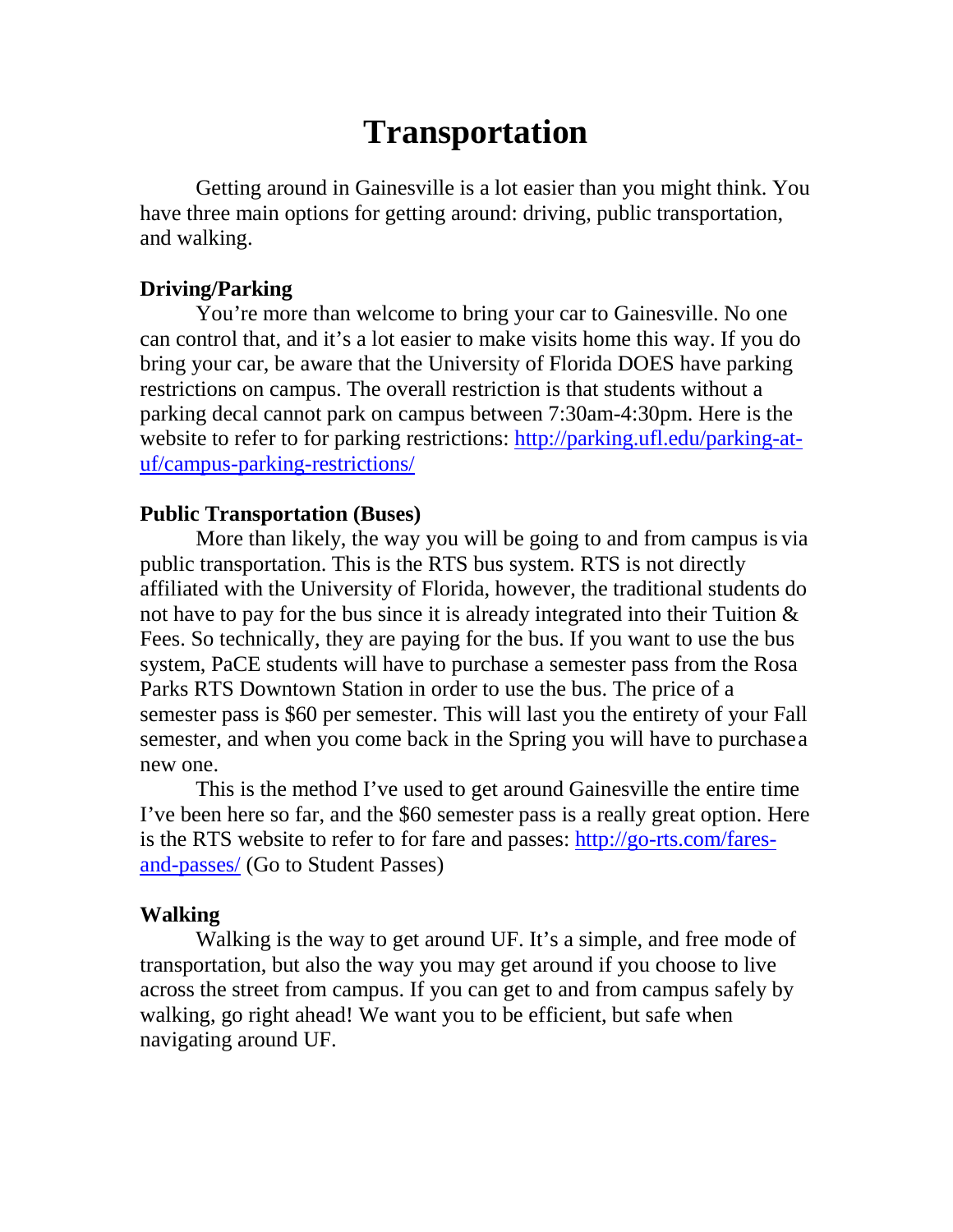# **Food**

<span id="page-10-0"></span>If you've never been to Gainesville, you may have questions about the food situation here. As a PaCE student, you will probably not want to purchase a meal plan because you will either be living at home or in an offcampus apartment with a kitchen. However, purchasing a meal plan is an option to you. There are also commuter meal plans that off-campus students may be interested in. Here is more information about meal plans: <http://www.gatordining.com/mealplans/meal-plan-sign-up>

If you decide not to purchase a meal plan, you can still get food at any of the restaurants on campus. Some examples include:

- Chick-Fil-A
- Moe's
- Starbucks
- Einstein Bros

In addition to the restaurants ON campus, there are others across the street from campus, on University Avenue.

- Chipotle
- Dunkin Donuts
- Sushi Chao
- Mochi
- Tijuana Flats
- Leonardo's Pizza

There are plenty of options for you in Gainesville, so if food is a worry for either you or your parents (which I know it probably is) just know that I've mentioned about 5% of the places where you can indulge. You will not starve here!

# **Involvement**

<span id="page-10-1"></span>Involvement is a huge deal here at the University of Florida because it really adds to your college experience. You can get involved in a number of ways, and each avenue you take can teach you something different. There may be a notion you have that PaCE students are at a disadvantage with involvement. This isn't true at all! You can join almost every organization at UF (I've heard there are some that don't take online students, but I have yet to find those organizations). You can also get a part-time job. The key is to find where you can make your mark and enjoy yourself the most.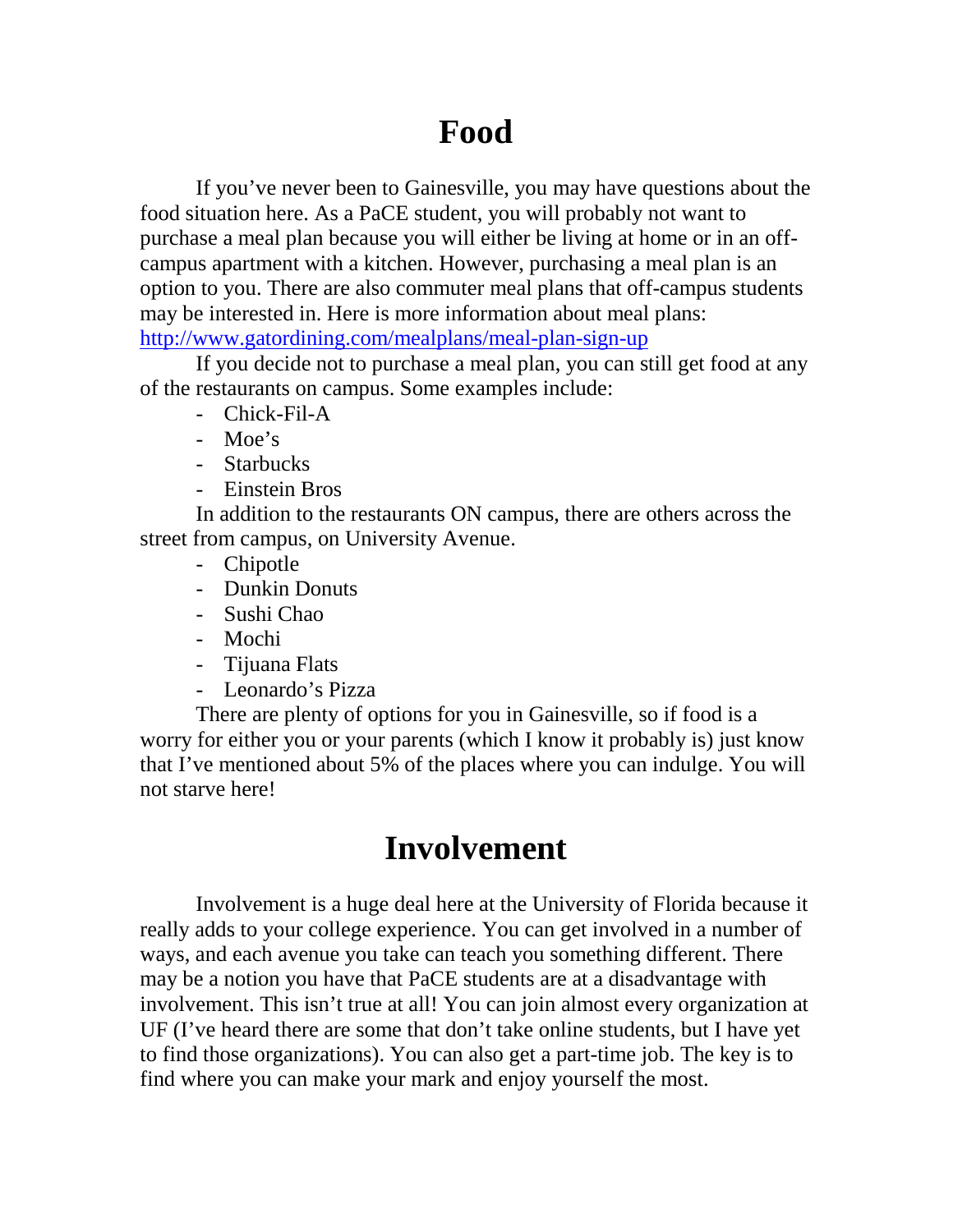### **UF Organizations**

One option you have with involvement is joining an organization. UF has over 1,000 student organizations that you can join, so the chance you can find your fit and make a great group of friends is really high. I can tell you firsthand that you have no limitations. As a PaCE student, I've been able to get involved as often as I want.

I served as a Heavener PaCE Ambassador, a Campus Diplomat, as well as an active member in the UF Virology Club and a volunteer organization. You have a world of options. If you ever have questions about the specific organizations that I'm a part of, you can always contact me!

I encourage you to pursue the organizations that require applications and interviews to be accepted into, but I also want you to enjoy searching for the more relaxed clubs that cater to your interests. You may be a Business major, but every individual has interests different from their education track. Here is a link to the Student Involvement website:

### [https://www.studentinvolvement.ufl.edu](https://www.studentinvolvement.ufl.edu/)

#### **Heavener Business Organizations**

Besides the UF clubs and organizations you can choose from, there are also organizations within the business school. Many of these organizations promote service and leadership, and usually require an application and interview. Don't let that stop you at all.

You can be a part of a co-ed business fraternity (e.g. Alpha Kappa Psi), be active in an entrepreneurship club, finance club, or go for competitive positions like the Warrington Diplomats and CAP mentors, to name a few. When you meet with an Academic Advisor, you can ask them about those organizations. There is a website below for you to look at all of your opportunities.

[https://warrington.ufl.edu/undergraduate-current-students/student](https://warrington.ufl.edu/undergraduate-current-students/student-organizations/)[organizations/](https://warrington.ufl.edu/undergraduate-current-students/student-organizations/)

### **Part-Time Job**

A common theme among college students is a lack of money. That doesn't have to be the case for you, though! There are hundreds of positions on campus that you can apply to work in. This is a great way to meet new people each time you work, and also keep the bank account from drying out!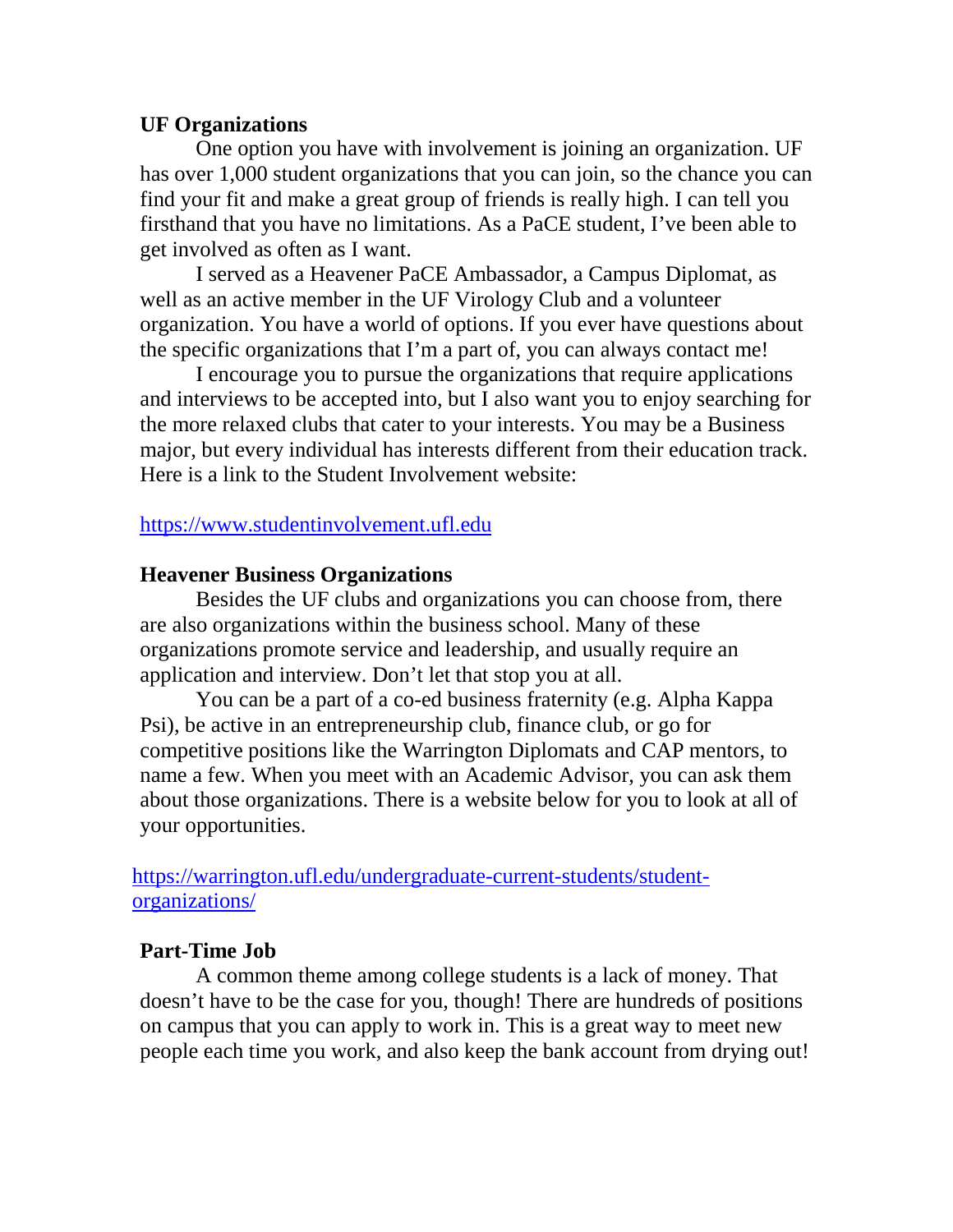#### **Research**

This may not be something you think of as involvement as a business major, but research positions are great ways to expand your knowledge and build up your resume! There are always professors looking for student research assistants, and if you are interested in scientific fields, this is a great option for you. I understand that not many business majors may be interested in this, but for those of you incoming PaCE students who are like me, I wanted to include this! You CAN find research positions. I've placed the website for the UF Center of Undergraduate Research below, just so you have a resource. [http://cur.aa.ufl.edu](http://cur.aa.ufl.edu/)

## **Additional Expenses**

<span id="page-12-0"></span>Residential students at the University of Florida pay full tuition and fees. PaCE students only have to pay 75% tuition and do not have to pay comprehensive fees. Therefore, PaCE students do not have automatic access to certain UF "extras". The only reason I call this section "additional expenses" is because these are extra expenses that you as a PaCE student have the OPTION to pay. These fees are already collected from all residential students.

#### **Southwest Recreation Center - \$100**

Southwest Rec is the gym. You have the opportunity to use the weight room, indoor track, basketball courts, etc. once you've paid the Non-Fee-Paying Student cost. This "extra" costs you \$100 per semester, and \$50 for Summer semester. If you plan on going to the gym or even participating in the other recreational activities at UF, this will be a must-have. I've included both Southwest's main website link, as well as the membership fee page.

<http://recsports.ufl.edu/locations/southwest-recreation-center> <https://recsports.ufl.edu/about/memberships-join-uf-recsports/>

#### **Student Tickets**

All UF Online students including PaCE students are eligible to purchase tickets for football and basketball in the student sections. Since PaCE students do not currently pay the athletic fee, they will pay a different amount for these tickets, and they may not be eligible for season football tickets. PRO-TIP: If you want to sit with your friends, all of you go to the ticket office together and pick up your tickets.